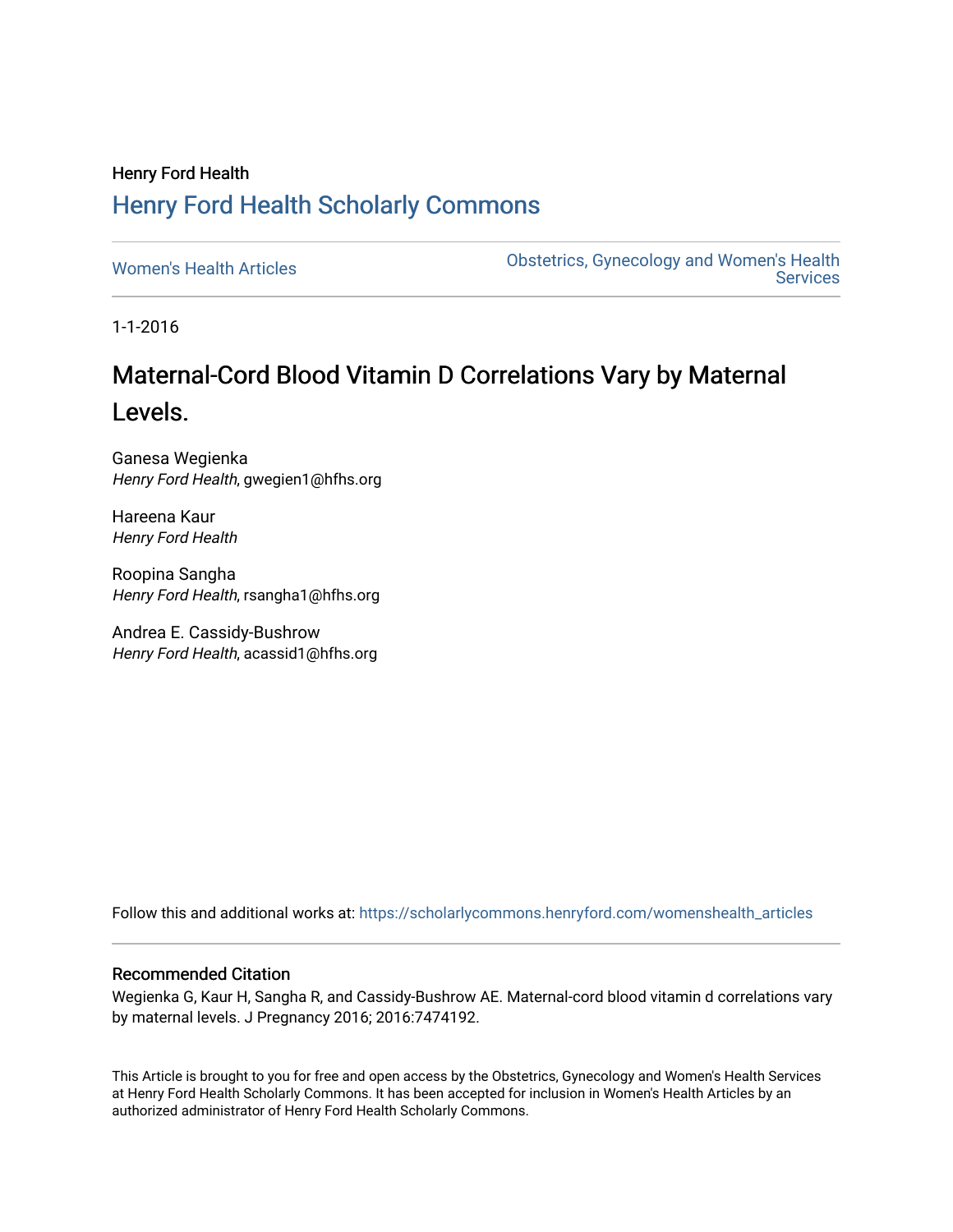## *Research Article* **Maternal-Cord Blood Vitamin D Correlations Vary by Maternal Levels**

### **Ganesa Wegienka,<sup>1</sup> Hareena Kaur,1 Roopina Sangha,2 and Andrea E. Cassidy-Bushrow<sup>1</sup>**

*1 Department of Public Health Sciences, Henry Ford Hospital, Detroit, MI 48202, USA 2 Department of Women's Health, Henry Ford Hospital, Detroit, MI 48202, USA*

Correspondence should be addressed to Ganesa Wegienka; gwegien1@hfhs.org

Received 10 December 2015; Accepted 15 February 2016

Academic Editor: Albert Fortuny

Copyright © 2016 Ganesa Wegienka et al. This is an open access article distributed under the Creative Commons Attribution License, which permits unrestricted use, distribution, and reproduction in any medium, provided the original work is properly cited.

Vitamin D levels of pregnant women and their neonates tend to be related; however, it is unknown whether there are any subgroups in which they are not related. 25-Hydroxyvitamin D [25(OH)D] was measured in prenatal maternal and child cord blood samples of participants ( $n = 241$  pairs) in a birth cohort. Spearman correlations were examined within subgroups defined by prenatal and delivery factors. Cord blood as a percentage of prenatal 25(OH)D level was calculated and characteristics compared between those who did and did not have ≥25% and ≥50% of the maternal level and those who did and did not have a detectable 25(OH)D level. The correlation among Black children was lower than in White children. When the maternal 25(OH)D level was <15 ng/mL, the overall correlation was  $r = 0.16$ . Most children had a 25(OH)D cord blood level less than half of their mother's; 15.4% had a level that was <25% of their mother's. Winter birth and maternal level were associated with the level being less than 25%. Children with undetectable levels were more likely to be Black and less likely to be firstborn. These data suggest mothers may reduce their contribution to the fetus's 25(OH)D supply once their own level becomes low.

#### **1. Introduction**

Vitamin D is important for its many health benefits for adults and children. The best evidence for the role of vitamin D in health is related to its importance to bone health [1, 2]. Vitamin D may also be related to other health conditions. For example, early life supplementation in children has been associated with decreased risks of type 1 diabetes and influenza [3, 4]. Despite its positive role in health, vitamin D deficiency is a pandemic [5].

Given the important role of vitamin D in health, there has been much discussion about the best ways to prevent and treat vitamin D deficiency [3, 6]. Prevention in children is a priority as it may relate to skeletal and immune development. Previous research has demonstrated that the vitamin D levels of women and their neonates are highly related [7–11]. The goal of this work was to examine whether there are any particular subgroups in which the mother's prenatal 25 hydroxyvitamin D [25(OH)D] level and her child's cord blood level of 25(OH)D are not strongly related. These

analyses could identify pregnant women who need a prenatal vitamin D intervention tailored to them based on the various characteristics, as well as identifying children who may have a lower level of 25(OH)D at birth and may be prioritized for vitamin D screening.

#### **2. Methods**

*2.1. Study Population.* The birth cohort studied here is part of an NIH and institutionally funded cohort study that enrolled pregnant women receiving care at obstetrics clinics in a health system in the Detroit, Michigan, USA, area for longitudinal study of their children through early childhood with the goal of examining early life exposures related to childhood allergies and asthma.These children and their mothers served as the source population for the analyses. Details of cohort creation have been published [12–14]. Briefly, women were enrolled in their 3rd trimester at which time they provided a blood sample and completed an interview about their health. The child's cord blood was collected at delivery. Only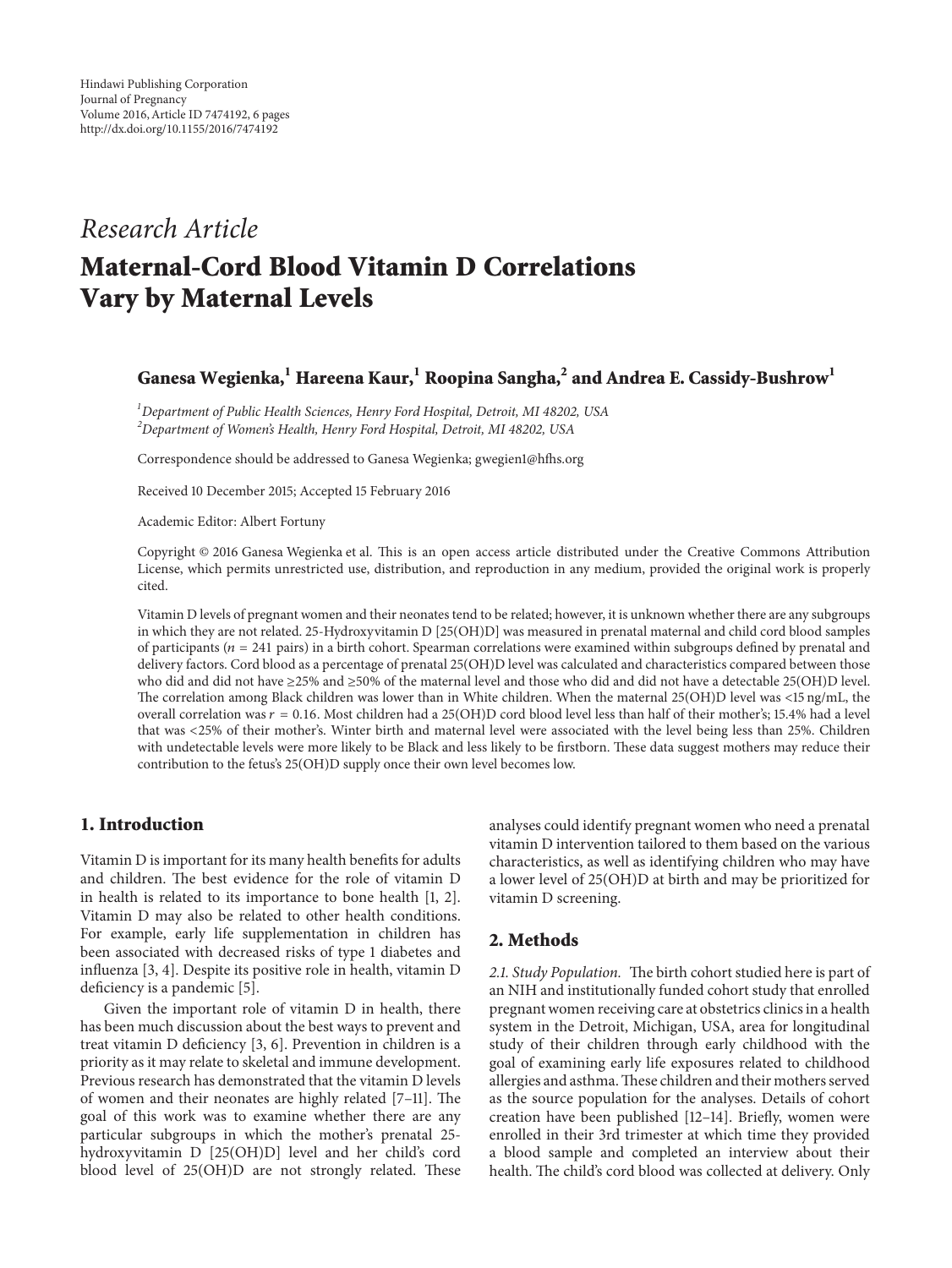maternal-child pairs in which the child was Black/African American or White/Non-Hispanic/Non-Middle Eastern had their 25(OH)D levels determined as there were insufficient maternal-child pairs for analyses in other race and ethnicity groups. This work was approved by the health system's IRB.

*2.2. Vitamin D.* 25(OH)D, representing the sum of  $25(OH)D<sub>2</sub>$  (ergocalciferol which is diet related) and  $25(OH)D_3$  (cholecalciferol which is sun related), was measured in frozen plasma samples (−80<sup>∘</sup> C) in the laboratory of Dr. Neil Binkley at the University of Wisconsin. An HPLC method was used and has been used in previously published research [15–22]. 25(OH)D is expressed in ng/mL. 25(OH)D was measured in the stored samples from pregnancy (3rd trimester) and delivery (cord blood). For those with 25(OH)D levels below the lowest detectable limit of 5 ng/mL, a value of 2.5 ng/mL was assigned. This assignment is a common practice with lab values in research as it allows results to be retained in analyses of continuous measures rather than being removed from analyses due to lack of an actual value.

For the analyses, we examined whether maternal-child correlations in subgroups would vary between those in which maternal 25(OH)D was and was not low. We chose the *a priori* cutpoints of 20 ng/mL and 15 ng/mL. While 20 ng/mL defines deficiency [3], we knew that many of the mothers in the analyses had even lower levels of 25(OH)D. Thus, we also chose to examine the cutpoint of 15 ng/mL. Although limited by sample size, we also examined the associations when maternal levels were less than 40 ng/mL versus levels at least 40 ng/mL ( $n = 218$  and  $n = 23$ , resp.) as it has previously been shown that 40 ng/mL is the level at which 25(OH)D conversion to 1,25-dihydroxyvitamin  $D_3$  [1,25(OH)<sub>2</sub>D<sub>3</sub>] is maximized [23].

*2.3. Prenatal Medical Chart Review.* The maternal prenatal chart was reviewed for key information used in the analyses including maternal height, parity, delivery type, gestational age at delivery, and the child's birthweight. The maternal weight taken at the first prenatal appointment was recorded and this measurement occurred an average of  $7.5$  (SD =  $5.6$ ) months prior to the child's birth; maternal weight was defined as obese if body mass index (BMI)  $\geq$ 30 kg/m<sup>2</sup> or as classes II-III obese if BMI ≥35 kg/m<sup>2</sup>. Child race was based on maternal report in a study-specific interview.

*2.4. Maternal Atopic Status.* Allergen-specific IgE (sIgE) levels in mothers' prenatal blood samples were assessed for a set of allergens (*Dermatophagoides farinae*, dog, cat, timothy grass, ragweed, *Alternaria alternata*, egg, and German cockroach). Maternal atopy was defined as having at least one sIgE  $≥0.35$  IU/mL.

*2.5. Statistical Analyses.* Descriptive statistics were calculated to provide an overview of the factors and the 25(OH)D levels. We then took a multistep approach to examine the association between the maternal prenatal and cord blood 25(OH)D levels. First, we examined the Spearman correlations for all children and within subgroups. Subgroups were defined by child race (Black or White), delivery type (c-section or vaginal), winter birth (December, January, or February), firstborn status (yes/no), maternal BMI (kg/m<sup>2</sup> at first prenatal appointment, <30 kg/m<sup>2</sup>/≥30 kg/m<sup>2</sup>, and <35 kg/m<sup>2</sup>/ $\ge$ 35 kg/m<sup>2</sup>), preterm birth (<37 weeks/ $\ge$ 37 weeks), birth weight (≤2500 g/>2500 g), maternal prenatal 25(OH)D, and maternal atopic status (yes/no). These variables were chosen as they are among the most commonly studied characteristics of pregnancy and delivery. Maternal atopic status was included because the primary goal of the cohort was to study allergic outcomes in the children and prenatal and early life vitamin D levels have been investigated for their role in allergic disease development [22, 24–27]. We then calculated cord blood as a percentage of the prenatal level and compared characteristics between those who did and did not have a percentage at least 25% and 50% of the maternal level. Finally, we compared characteristics of those who were and were not above the lowest limit of detection. Factors compared between the groups include child race, winter birth, delivery type, firstborn status, maternal atopic status, birthweight, gestational age, and maternal prenatal level of 25(OH)D.

#### **3. Results**

There were 241 maternal-child pairs who contributed samples to the analyses. Maternal average age was  $30.3$  (SD =  $5.4$ ) years and most of the children were Black ( $n = 175, 72.6\%$ ) and were not born in the winter (81.7%). Almost half the women were obese (46.4%, BMI >  $30 \text{ kg/m}^2$ ), about a third of the pregnancies were by c-section (36.5%) and most of the children were not firstborn (81.3%).

Descriptive information about the overall prenatal and cord blood levels of 25(OH)D is provided in Table 1. The mean cord blood 25(OH)D level (10.9 ng/mL) is nearly half of the mean maternal prenatal level (23.6 ng/mL). White children and their mothers tended to have higher 25(OH)D levels compared to Black children and their mothers (Tables 1 and 2). Lower prenatal and cord blood levels were found in those who were not firstborn, those mothers with low 25(OH)D levels (<40 ng/mL, <20 ng/mL, and <15 ng/mL), and those who were obese (≥30 kg/m<sup>2</sup> and ≥35 kg/m<sup>2</sup>). Lower prenatal levels were found among mothers who had a low birthweight infant. No statistically significant differences were found between those who were and were not born in the winter and were of preterm or low birthweight, or by delivery mode or by maternal atopic status.

Spearman correlations between the prenatal-cord blood levels are presented in Table 3. The prenatal and cord blood levels were highly correlated, overall  $(r = 0.75)$  and for most subgroups including those defined by winter birth, firstborn status, maternal BMI, preterm birth, low birth weight status, delivery type, and maternal atopic status. The correlation among Black children was less than that of the White children, although both correlations were quite strong  $(r = 0.65$  and 0.87, resp.). However, there was a notable exception. When maternal levels of 25(OH)D were low,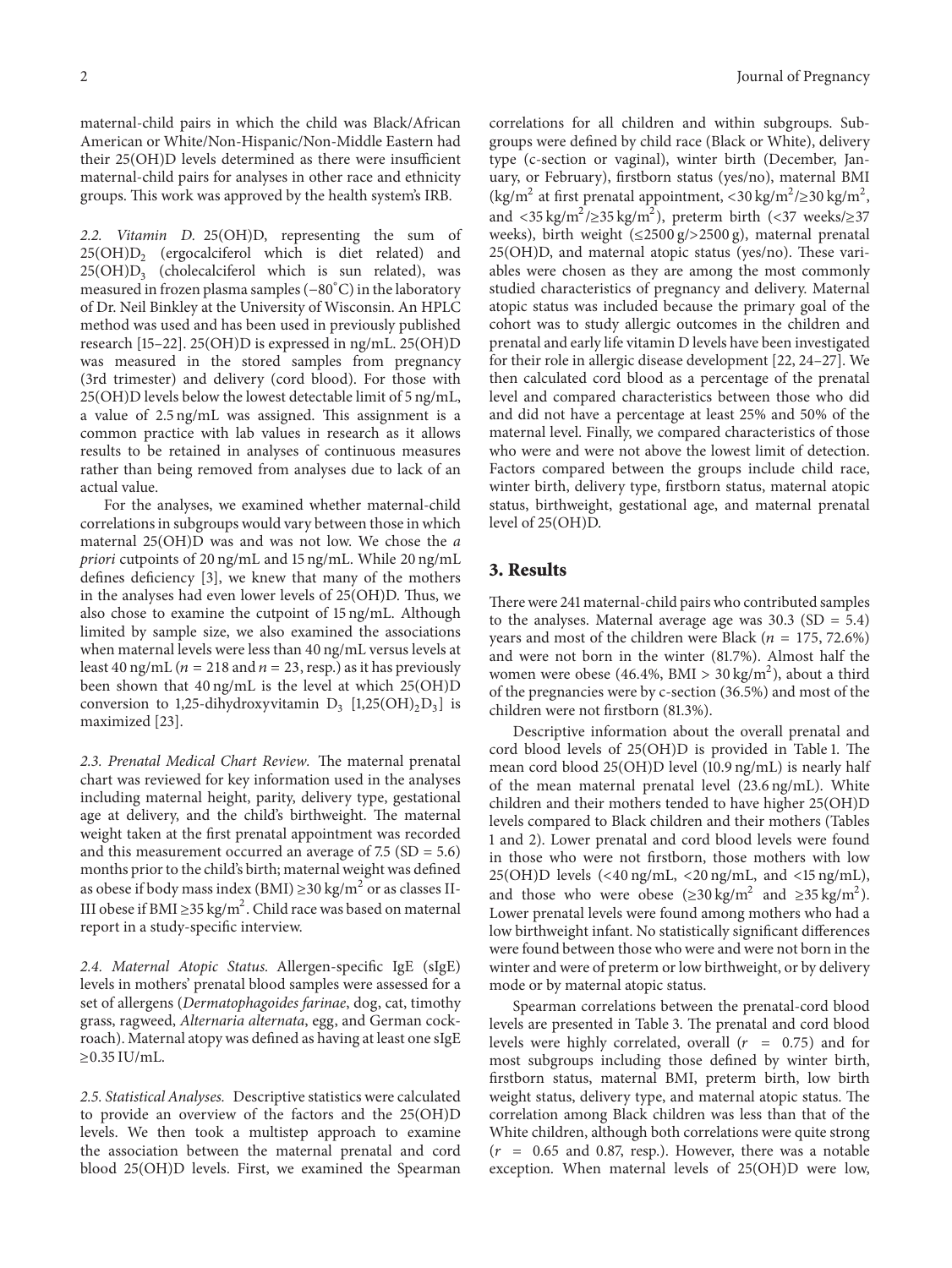|                              | Mean | <b>SD</b> | Median | Minimum | Maximum | Number below lowest detectable limit |
|------------------------------|------|-----------|--------|---------|---------|--------------------------------------|
| Prenatal                     | 23.6 | 11.9      | 22.7   | $2.5^*$ | 64.9    | 4.98%                                |
| Cord blood                   | 10.9 | 7.4       | 10.5   | $2.5^*$ | 47.5    | 24.9%                                |
| Child is Black ( $n = 175$ ) |      |           |        |         |         |                                      |
| Prenatal                     | 20.1 | 10.3      | 19.8   | $2.5^*$ | 49.9    | 6.9%                                 |
| Cord blood                   | 9.1  | 6.6       | 8.5    | $2.5^*$ | 47.5    | 30.2%                                |
| Child is White $(n = 66)$    |      |           |        |         |         |                                      |
| Prenatal                     | 32.9 | 10.8      | 34.1   | 13.1    | 64.9    | $\mathbf{0}$                         |
| Cord blood                   | 15.6 | 7.2       | 15.6   | $2.5^*$ | 28.7    | 10.6%                                |

Table 1: Descriptive information for 25(OH)D levels in the 241 maternal-child pairs. Values are given in ng/mL<sup>∗</sup>.

<sup>∗</sup>2.5 ng/mL is assigned when the 25(OH)D value is less than the lowest detectable value of 5 ng/mL.

#### Table 2: 25(OH)D levels for prenatal 25(OH)D and cord blood 25(OH)D. Values are in ng/mL.

|                                                                |          | Prenatal        |               | Cord            |              |
|----------------------------------------------------------------|----------|-----------------|---------------|-----------------|--------------|
|                                                                | $\cal N$ | Mean (SD)       | Range         | Mean (SD)       | Range        |
| Baby is Black                                                  | 175      | 20.1(10.3)      | $2.5 - 49.9$  | 9.1(6.6)        | $2.5 - 47.5$ |
| Baby is White                                                  | 66       | 32.9(10.8)      | $13.1 - 64.9$ | 15.6(7.2)       | $2.5 - 28.7$ |
| Baby is firstborn                                              | 45       | 27.7(11.6)      | $2.5 - 51.3$  | 13.2(6.8)       | $2.5 - 28.2$ |
| Baby is not firstborn                                          | 196      | 22.7(11.8)      | $2.5 - 64.9$  | 10.4(7.4)       | $2.5 - 47.5$ |
| Winter birth                                                   | 44       | $24.1 (12.2)^*$ | $2.5 - 51.3$  | $10.5(7.4)^*$   | $2.5 - 28.2$ |
| Nonwinter birth                                                | 197      | $23.5^*$ (11.8) | $2.5 - 64.9$  | $11.0^*$ (7.4)  | $2.5 - 47.5$ |
| Maternal prenatal 25(OH)D <40 ng/mL                            | 218      | 21.3(9.6)       | $2.5 - 39.5$  | 9.8(6.5)        | $2.5 - 47.5$ |
| Maternal prenatal $25(OH)D \geq 40$ ng/mL                      | 23       | 46.1(6.0)       | $40.3 - 64.9$ | 21.9(6.2)       | $2.5 - 28.7$ |
| Maternal prenatal 25(OH)D <20 ng/mL                            | 95       | 12.2(5.2)       | $2.5 - 19.8$  | 6.0(6.2)        | $2.5 - 47.5$ |
| Maternal prenatal 25(OH)D ≥20 ng/mL                            | 146      | 31.0(8.7)       | $20.1 - 64.9$ | 14.1(6.2)       | $2.5 - 28.7$ |
| Maternal prenatal 25(OH)D <15 ng/mL                            | 60       | 9.2(4.1)        | $2.5 - 14.8$  | 5.7(7.5)        | $2.5 - 47.5$ |
| Maternal prenatal $25(OH)D \ge 15$ ng/mL                       | 181      | 28.4(9.5)       | $15.2 - 64.9$ | 12.6(6.5)       | $2.5 - 28.7$ |
| Maternal BMI at 1st prenatal visit <30 kg/m <sup>2</sup>       | 126      | 26.8(12.7)      | $2.5 - 64.9$  | 12.1(7.5)       | $2.5 - 35.9$ |
| Maternal BMI at 1st prenatal visit $\geq$ 30 kg/m <sup>2</sup> | 109      | 20.0(9.8)       | $2.5 - 50.2$  | 9.9(7.0)        | $2.5 - 47.5$ |
| Maternal BMI at 1st prenatal visit <35 kg/m <sup>2</sup>       | 170      | 25.8(12.2)      | $2.5 - 64.9$  | 11.8(7.3)       | $2.5 - 35.9$ |
| Maternal BMI at 1st prenatal visit $\geq$ 35 kg/m <sup>2</sup> | 65       | 18.1(9.1)       | $2.5 - 42.2$  | 9.1(7.3)        | $2.5 - 47.5$ |
| Preterm birth (<37 weeks)                                      | 20       | $23.1(14.6)^*$  | $2.5 - 51.3$  | $13.8(9.5)^{*}$ | $2.5 - 35.9$ |
| Full term birth $(\geq 37$ weeks)                              | 218      | $23.5(11.6)^*$  | $2.5 - 64.9$  | $10.6(7.1)^*$   | $2.5 - 47.5$ |
| Low birth weight $(\leq 2500 \text{ g})$                       | 17       | 17.2(10.5)      | $2.5 - 38.9$  | $10.2 (8.1)^*$  | $2.5 - 35.9$ |
| Not low birth weight (>2500 g)                                 | 207      | 24.0 (12.0)     | $2.5 - 64.9$  | $10.9(7.4)^*$   | $2.5 - 47.5$ |
| Baby born vaginally                                            | 153      | $24.4 (12.8)^*$ | $2.5 - 64.9$  | $11.3 (7.4)^*$  | $2.5 - 35.9$ |
| Baby born via c-section                                        | 88       | $22.3(10.0)^*$  | $2.5 - 51.3$  | $10.3(7.3)^*$   | $2.5 - 47.5$ |
| Mother is atopic                                               | 144      | 22.9 $(10.8)^*$ | $2.5 - 58.1$  | $11.1(7.3)^*$   | $2.5 - 47.5$ |
| Mother is not atopic                                           | 90       | 24.6 $(13.6)^*$ | $2.5 - 64.9$  | $10.5(7.6)^*$   | $2.5 - 28.7$ |

\* Indicates no statistically significant difference in 25(OH)D levels between those with and without that characteristic at that time point ( $p \ge 0.05$ , Wilcoxon Rank Sum test).

the correlation with the cord blood was weak. For example, when the maternal level was less than 15 ng/mL, the correlation was only 0.16. The correlation was stronger, albeit not as strong as the overall, when the maternal prenatal level was less than 20 ng/mL ( $r = 0.29$ ).

Most of the children had a 25(OH)D cord blood level that was 50% or less of their mother's prenatal level ( $n = 149$ , 61.8%) and 37 children (15.4%) had a level that was less than 25% of their mother's level. No factors were associated with the level being less than 50% (data not shown); however, there

were two factors associated with the level being less than 25%: winter birth and maternal prenatal level. Those children with the percentage less than 25% were more likely to be born in the winter months (29.7% versus 16.2%,  $p = 0.05$ ) and have a lower prenatal maternal level (mean maternal prenatal level = 18.9 ng/mL versus 24.5 ng/mL,  $p = 0.003$ ).

We also examined the characteristics of those children whose 25(OH)D levels were above and below the lowest detectable limit (Table 4). Children who had levels below the detectable limit were more likely to be Black and less likely to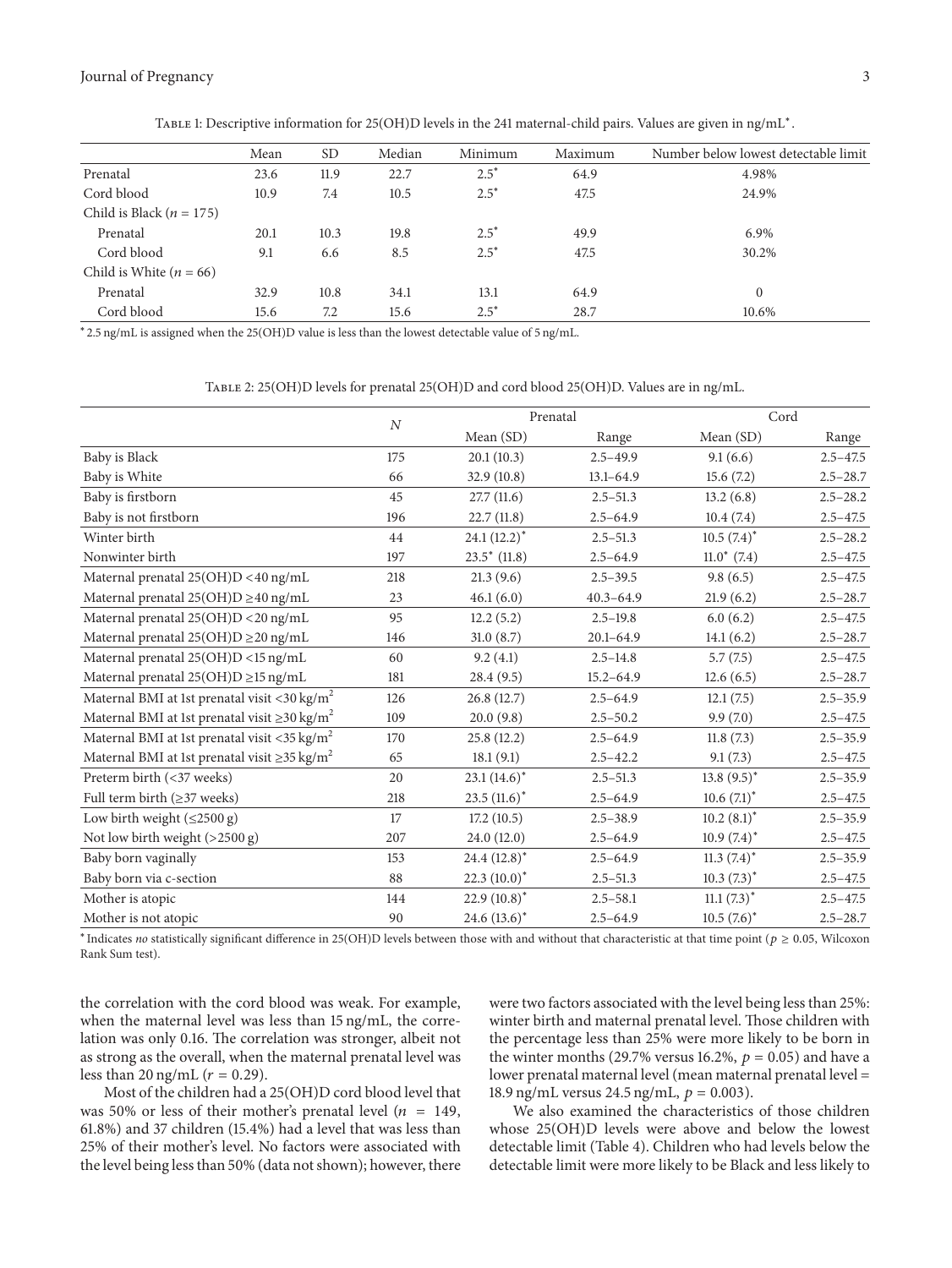Table 3: Spearman correlations between prenatal 25(OH)D and cord blood 25(OH)D.

|                                                                   | r    | $\mathcal{P}$ |
|-------------------------------------------------------------------|------|---------------|
| All children                                                      | 0.75 | < 0.001       |
| Baby is Black                                                     | 0.65 | < 0.001       |
| Baby is White                                                     | 0.87 | < 0.001       |
| Baby is firstborn                                                 | 0.78 | < 0.001       |
| Baby is not firstborn                                             | 0.75 | < 0.001       |
| Winter birth                                                      | 0.81 | < 0.001       |
| Nonwinter birth                                                   | 0.74 | < 0.001       |
| Maternal prenatal 25(OH)D <40 ng/mL                               | 0.71 | < 0.001       |
| Maternal prenatal $25(OH)D \geq 40$ ng/mL                         | 0.65 | < 0.001       |
| Maternal prenatal 25(OH)D <20 ng/mL                               | 0.29 | 0.004         |
| Maternal prenatal $25(OH)D \ge 20$ ng/mL                          | 0.73 | < 0.001       |
| Maternal prenatal 25(OH)D <15 ng/mL                               | 0.16 | 0.22          |
| Maternal prenatal $25(OH)D \ge 15$ ng/mL                          | 0.77 | < 0.001       |
| Maternal BMI at 1st prenatal visit<br>$<$ 30 kg/m <sup>2</sup>    | 0.78 | < 0.001       |
| Maternal BMI at 1st prenatal visit<br>$\geq$ 30 kg/m <sup>2</sup> | 0.78 | < 0.001       |
| Maternal BMI at 1st prenatal visit<br>$<$ 35 kg/m <sup>2</sup>    | 0.79 | < 0.001       |
| Maternal BMI at 1st prenatal visit<br>$\geq$ 35 kg/m <sup>2</sup> | 0.70 | < 0.001       |
| Preterm birth (<37 weeks)                                         | 0.54 | 0.015         |
| Full term birth $(\geq 37$ weeks)                                 | 0.77 | < 0.001       |
| Low birth weight $(\leq 2500 \text{ g})$                          | 0.43 | 0.08          |
| Not low birth weight $(>2500 g)$                                  | 0.77 | < 0.001       |
| Baby born vaginally                                               | 0.78 | < 0.001       |
| Baby born via c-section                                           | 0.71 | < 0.001       |
| Mother is atopic                                                  | 0.73 | < 0.001       |
| Mother is not atopic                                              | 0.78 | < 0.001       |
|                                                                   |      |               |

be firstborn or have an atopic mother. The mean prenatal level tended to be higher for those who had a detectable 25(OH)D level.

#### **4. Discussion**

In these analyses of this birth cohort, the correlation between maternal prenatal and cord blood 25(OH)D is quite strong overall. However, the maternal-child correlation is much weaker when the maternal level is low. White maternalchild pairs had higher correlations than the Black maternalchild pairs and Black children had lower percentages of their maternal prenatal 25(OH)D levels.These results are likely due to the generally lower level of 25(OH)D among Black women and suggest that mothers may insufficiently contribute to the child's 25(OH)D supply once their own level falls too low (lower threshold). The data also demonstrate that it is inappropriate to use a prenatal 25(OH)D level to represent the 25(OH)D in a child's early life.

Furthermore, these data suggest that children who are not firstborn will have a lower percentage of their maternal level. This could be attributed to the fact that maternal prenatal 25(OH)D levels were higher in women carrying their firstborn child. This could also reflect that (1) maternal stores may be depleted from prior births and have not recovered and (2) prenatal supplementation in parous women may not be sufficient to eliminate low 25(OH)D levels. In a study of 92 pregnant women in Saudi Arabia, women with two or more previous births were significantly more likely to have lower  $25(OH)D<sub>3</sub>$  levels compared with those with one previous birth ( $p < 0.05$ ) [28]. The authors also reported a significant correlation between maternal serum and neonatal  $25(OH)D_3$  $(r = 0.89, p = 0.01).$ 

Our results complement and, by adding extensive subgroup analyses, add an additional important dimension to previously published analyses of examinations of prenatalcord correlations and factors predicting cord blood 25(OH)D levels [7, 29]. Nicolaidou et al. reported that neonatal vitamin D had a positive correlation with maternal vitamin D levels  $(r = 0.69, p < 0.001)$  in those mothers with normal vitamin D levels but not in those with hypovitaminosis  $(n = 123)$ maternal-child pairs) [29]. Godang found a strong positive association between maternal 25(OH)D and cord 25(OH)D  $(\beta = 0.42, p < 0.001)$  in a subset of 202 Scandinavian women but did not examine the association in subgroups [30]. Bodnar et al. examined whether prepregnancy obesity predicted poor vitamin D status in neonates in their study of 400 women in Pittsburgh, Pennsylvania [7]. Prenatal (4–22 weeks) levels of 25(OH)D were lower for women who were obese before pregnancy compared to women who were lean even after adjusting for season and other factors. This difference likely led to the result in which women who were obese before pregnancy were more likely to have delivered a child with vitamin D deficiency compared to women who had a normal BMI (odds ratio = OR = 2.1, 95% confidence interval = CI 1.2, 3.6).While we did not see differences by antenatal BMI, the work of Bodnar et al. also highlights the importance of examining subgroups.

A limitation of our study is that maternal prenatal 25(OH)D, while measured in the 3rd trimester, was not measured at the same time in the 3rd trimester for all women. We did not have maternal prepregnancy weights and relied on the weight measured at the time of the first prenatal care visit; however, Holland et al. suggest similar BMI categorization based on first measured pregnancy weight and self-reported prepregnancy weight [31]. Furthermore, there may be maternal characteristics that were not collected for these analyses that may identify other subgroups with variable prenatal-cord correlations.

Our goal was to examine whether the maternal-child 25(OH)D correlation varied within subgroups rather than to examine predictors of a child's cord blood 25(OH)D level as previous studies have already highlighted the importance of the maternal level [8, 9, 11, 30]. The results from this birth cohort suggest that a child's 25(OH)D level is only a fraction of their mother's prenatal level. Furthermore, the degree to which the newborn's level is associated with their mother's prenatal level varies by several interrelated factors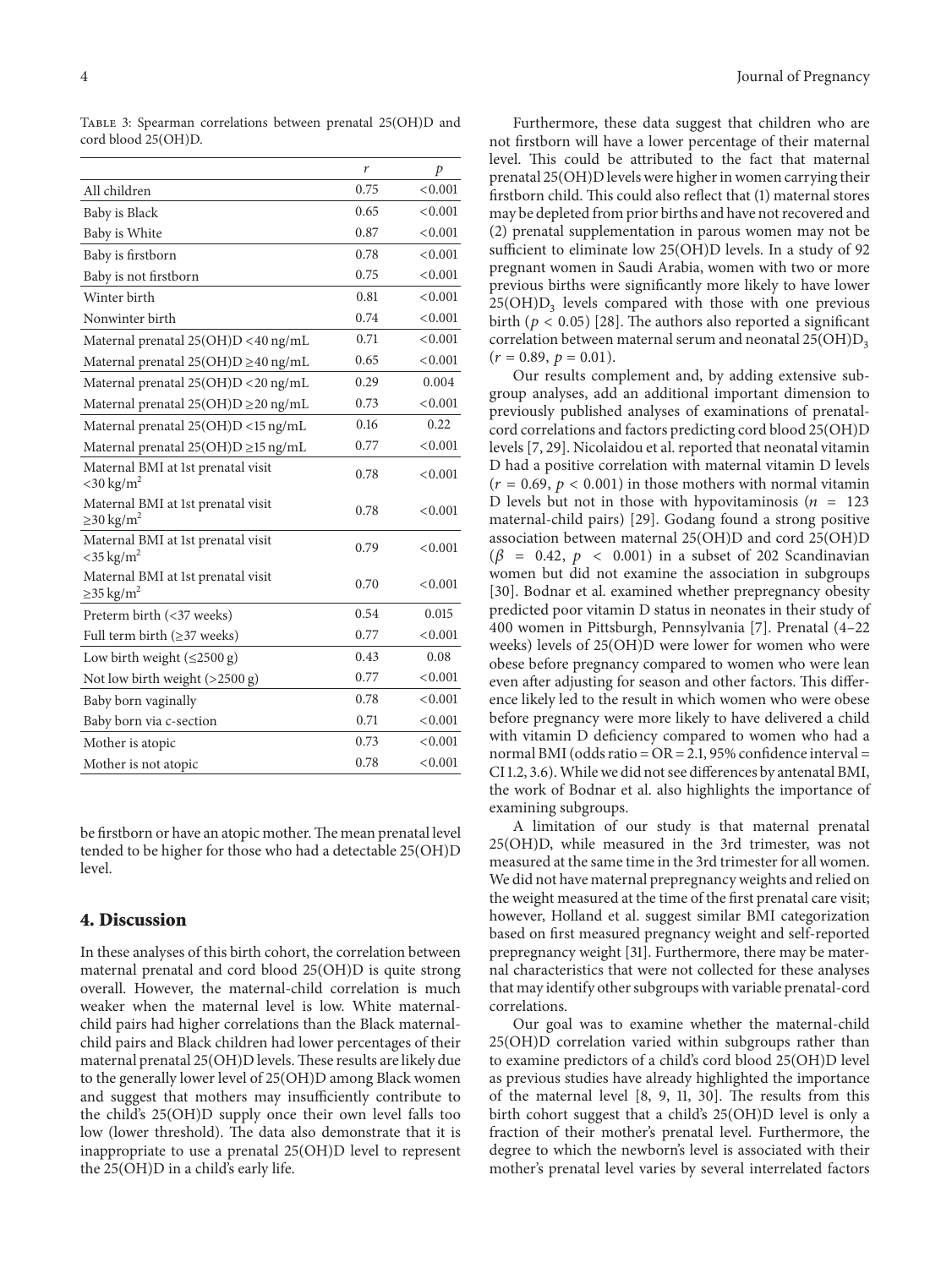|                         | Child's level below lowest detectable limit<br>$N = 60$ | Child's level not below lowest detectable limit<br>$N = 181$ |        |
|-------------------------|---------------------------------------------------------|--------------------------------------------------------------|--------|
| Baby is Black           | 88.3%                                                   | 67.4%                                                        | < 0.05 |
| Winter birth            | 23.3%                                                   | 16.6                                                         | 0.24   |
| C-section delivery      | 40%                                                     | 35.4%                                                        | 0.52   |
| Child is firstborn      | 6.7%                                                    | 22.7%                                                        | < 0.05 |
| Mother is atopic        | 50.9%                                                   | 65.1%                                                        | 0.05   |
| Birthweight (in grams)  | 3397 (711)                                              | 3370 (608)                                                   | 0.85   |
| Gestational age (weeks) | 38.9(1.5)                                               | 38.7(2.0)                                                    | 0.87   |
| Prenatal level (ng/mL)  | 14.0(8.7)                                               | 26.8(11.0)                                                   | < 0.05 |

Table 4: Characteristics of children with 25(OH)D levels above and below the lowest detectable limit.

Winter is defined as December, January, or February.

 $p$  for Chi-square (categorical) or Wilcoxon Rank Sum test (continuous).

including maternal race, birth order, and the actual maternal level. Not only do these studies indicate that use of the prenatal level of 25(OH)D to represent the child's early life vitamin D level is not specific, but also the data suggest that a maternal threshold exists below which the mother limits her contribution of 25(OH)D to the fetus. The designs and analytical plans of future studies of prenatal dietary interventions should consider the possibility of a threshold effect when considering the maternal contribution to the fetus. Furthermore, children who are Black and not firstborn and those born to women with very low 25(OH)D may identify a priority group for vitamin D deficiency screening.

#### **5. Conclusions**

The degree to which a newborn's vitamin D [25(OH)D] level is associated with their mother's prenatal level varies by several interrelated factors including maternal race, birth order, and the actual maternal level. A maternal threshold may exist below which the mother limits her contribution of 25(OH)D to the fetus; low thresholds should be assessed for other prenatal nutrients. The designs and analytical plans of future studies of prenatal dietary interventions should consider the possibility of a threshold effect when considering the maternal contribution to the fetus. Children who are not firstborn, those who are Black, and those born to women with very low 25(OH)D may identify a priority group for vitamin D deficiency screening.

#### **Conflict of Interests**

The authors report no conflict of interests.

#### **Acknowledgment**

This work was funded by NIH.

#### **References**

[1] A. Hossein-Nezhad and M. F. Holick, "Optimize dietary intake of vitamin D: an epigenetic perspective," *Current Opinion in* *Clinical Nutrition and Metabolic Care*, vol. 15, no. 6, pp. 567–579, 2012.

- [2] M. F. Holick, "The D-lightful vitamin D for child health," *Journal of Parenteral and Enteral Nutrition*, vol. 36, no. 1, supplement, pp. 9S–19S, 2012.
- [3] M. F. Holick, N. C. Binkley, H. A. Bischoff-Ferrari et al., "Evaluation, treatment, and prevention of vitamin D deficiency: an endocrine society clinical practice guideline," *The Journal of Clinical Endocrinology & Metabolism*, vol. 96, no. 7, pp. 1911– 1930, 2011.
- [4] M. Urashima, T. Segawa, M. Okazaki, M. Kurihara, Y. Wada, and H. Ida, "Randomized trial of vitamin D supplementation to prevent seasonal influenza A in schoolchildren," *The American Journal of Clinical Nutrition*, vol. 91, no. 5, pp. 1255–1260, 2010.
- [5] M. F. Holick, "Vitamin D: extraskeletal health," *Rheumatic Disease Clinics of North America*, vol. 38, no. 1, pp. 141–160, 2012.
- [6] C. J. Rosen, S. A. Abrams, J. F. Aloia et al., "IOM committee members respond to endocrine society vitamin D guideline," *Journal of Clinical Endocrinology and Metabolism*, vol. 97, no. 4, pp. 1146–1152, 2012.
- [7] L. M. Bodnar, J. M. Catov, J. M. Roberts, and H. N. Simhan, "Prepregnancy obesity predicts poor vitamin D status in mothers and their neonates," *Journal of Nutrition*, vol. 137, no. 11, pp. 2437–2442, 2007.
- [8] L. M. Bodnar, H. N. Simhan, R. W. Powers, M. P. Frank, E. Cooperstein, and J. M. Roberts, "High prevalence of vitamin D insufficiency in black and white pregnant women residing in the northern United States and their neonates," *Journal of Nutrition*, vol. 137, no. 2, pp. 447–452, 2007.
- [9] J. L. Josefson, J. Feinglass, A. W. Rademaker et al., "Maternal obesity and vitamin D sufficiency are associated with cord blood vitamin D insufficiency," *Journal of Clinical Endocrinology and Metabolism*, vol. 98, no. 1, pp. 114–119, 2013.
- [10] B. W. Hollis and W. B. Pittard III, "Evaluation of the total fetomaternal vitamin D relationships at term: evidence for racial differences," *Journal of Clinical Endocrinology and Metabolism*, vol. 59, no. 4, pp. 652–657, 1984.
- [11] A. Dawodu, H. F. Saadi, G. Bekdache, Y. Javed, M. Altaye, and B. W. Hollis, "Randomized controlled trial (RCT) of vitamin D supplementation in pregnancy in a population with endemic vitamin D deficiency," *The Journal of Clinical Endocrinology & Metabolism*, vol. 98, no. 6, pp. 2337–2346, 2013.